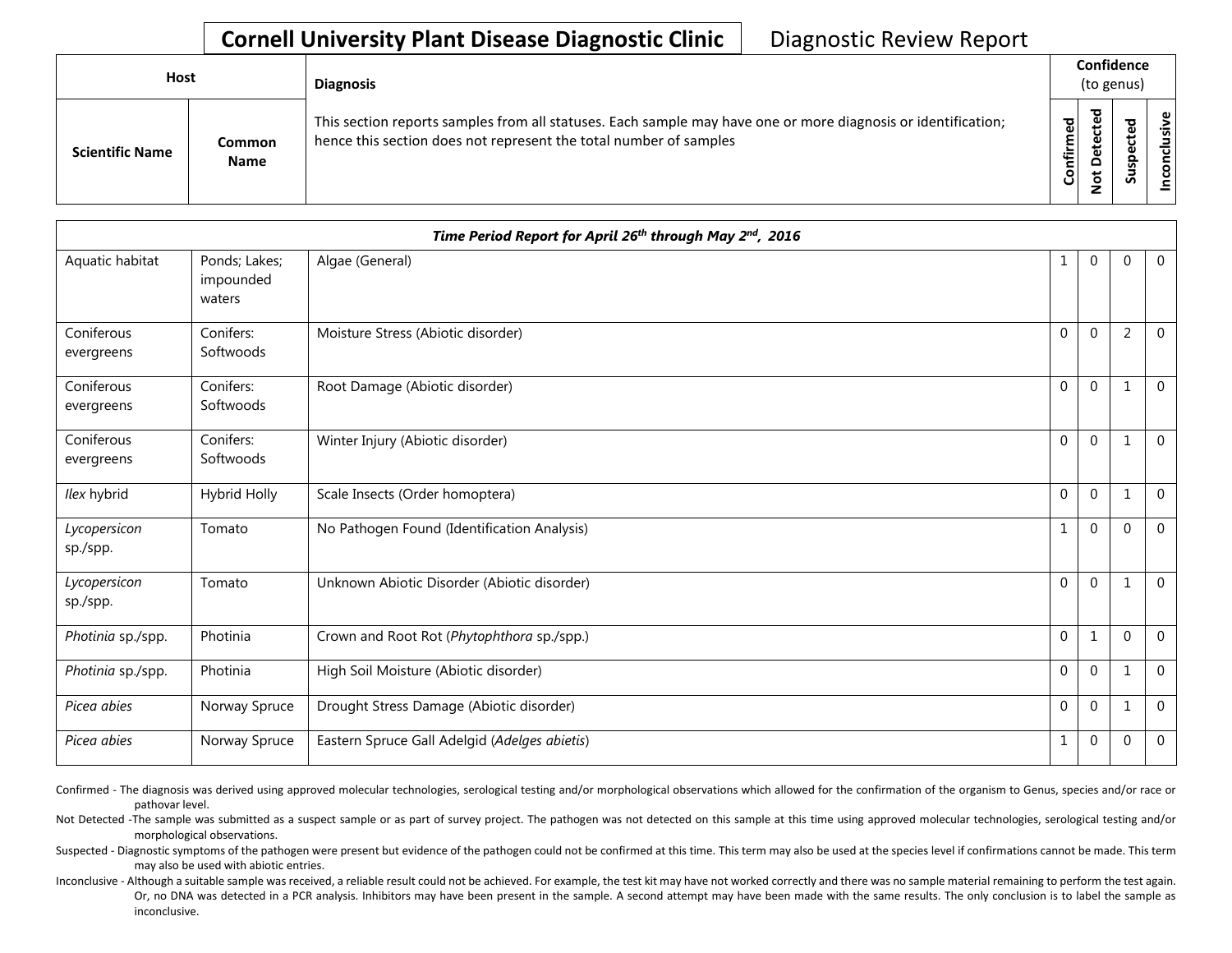## **Cornell University Plant Disease Diagnostic Clinic** | Diagnostic Review Report

| Host                   |                              | <b>Diagnosis</b>                                                                                                                                                                   |                    | Confidence<br>(to genus) |                                        |                                 |
|------------------------|------------------------------|------------------------------------------------------------------------------------------------------------------------------------------------------------------------------------|--------------------|--------------------------|----------------------------------------|---------------------------------|
| <b>Scientific Name</b> | <b>Common</b><br><b>Name</b> | This section reports samples from all statuses. Each sample may have one or more diagnosis or identification;<br>hence this section does not represent the total number of samples | ਠ<br>ω<br>Confirme | ъ<br>$\Omega$<br>۰       | ъ<br>ω<br>ω<br>௨<br><b>S</b><br>∍<br>n | $\mathbf \omega$<br>g<br>۰<br>ပ |

| Picea abies    | Norway Spruce      | Scale Insects (Order homoptera)                         | 1            | 0            | 0              | $\overline{0}$ |
|----------------|--------------------|---------------------------------------------------------|--------------|--------------|----------------|----------------|
| Picea abies    | Norway Spruce      | Spruce Bud Scale (Physokermes sp./spp.)                 | 1            | $\mathbf{0}$ | $\Omega$       | $\Omega$       |
| Picea abies    | Norway Spruce      | Stigmina Needle Blight (Stigmina lautii)                | $\mathbf{1}$ | $\mathbf 0$  | $\Omega$       | $\mathbf{0}$   |
| Picea glauca   | White Spruce       | Eastern Spruce Gall Adelgid (Adelges abietis)           | $\mathbf{0}$ | $\mathbf{0}$ | $\mathbf 1$    | $\overline{0}$ |
| Picea glauca   | White Spruce       | No Pathogen Found (Identification Analysis)             | 1            | 0            | $\Omega$       | $\mathbf 0$    |
| Picea glauca   | White Spruce       | Winter Injury (Abiotic disorder)                        | $\Omega$     | $\mathbf{0}$ | $\overline{2}$ | $\mathbf 0$    |
| Picea pungens  | <b>Blue Spruce</b> | Algae (General)                                         | $\mathbf{1}$ | $\mathbf 0$  | $\mathbf{0}$   | $\mathbf 0$    |
| Picea pungens  | <b>Blue Spruce</b> | Environmental Stress; Problem (Abiotic disorder)        | $\Omega$     | $\mathbf{0}$ |                | $\mathbf 0$    |
| Picea pungens  | <b>Blue Spruce</b> | Rhizosphaera Needle Cast (Rhizosphaera sp./spp.)        | $\mathbf{0}$ | $\mathbf{0}$ | $\mathbf 1$    | $\mathbf{0}$   |
| Picea pungens  | <b>Blue Spruce</b> | Root Damage (Abiotic disorder)                          | $\mathbf 0$  | $\mathbf 0$  | $\mathbf 1$    | $\mathbf 0$    |
| Picea pungens  | <b>Blue Spruce</b> | Weir's Cushion Rust (Chrysomyxa weirii)                 | $\mathbf{1}$ | $\mathbf{0}$ | $\Omega$       | $\mathbf 0$    |
| Picea pungens  | <b>Blue Spruce</b> | Additional Sample Requested (Identification Analysis)   | 1            | $\mathbf 0$  | $\mathbf 0$    | $\overline{0}$ |
| Picea pungens  | <b>Blue Spruce</b> | Stigmina Needle Blight (Stigmina lautii)                | $\mathbf{1}$ | $\mathbf{0}$ | $\Omega$       | $\mathbf 0$    |
| Picea pungens  | <b>Blue Spruce</b> | Unknown Abiotic Disorder (Abiotic disorder)             | $\mathbf{0}$ | $\mathbf{0}$ | 1              | $\mathbf 0$    |
| Picea sp./spp. | Spruce             | Norway Spruce Shoot Gall Midge (Piceacecis abietiperda) | $\mathbf{0}$ | $\mathbf 0$  | $\mathbf{1}$   | $\mathbf 0$    |

- Confirmed The diagnosis was derived using approved molecular technologies, serological testing and/or morphological observations which allowed for the confirmation of the organism to Genus, species and/or race or pathovar level.
- Not Detected -The sample was submitted as a suspect sample or as part of survey project. The pathogen was not detected on this sample at this time using approved molecular technologies, serological testing and/or morphological observations.
- Suspected Diagnostic symptoms of the pathogen were present but evidence of the pathogen could not be confirmed at this time. This term may also be used at the species level if confirmations cannot be made. This term may also be used with abiotic entries.
- Inconclusive Although a suitable sample was received, a reliable result could not be achieved. For example, the test kit may have not worked correctly and there was no sample material remaining to perform the test again. Or, no DNA was detected in a PCR analysis. Inhibitors may have been present in the sample. A second attempt may have been made with the same results. The only conclusion is to label the sample as inconclusive.